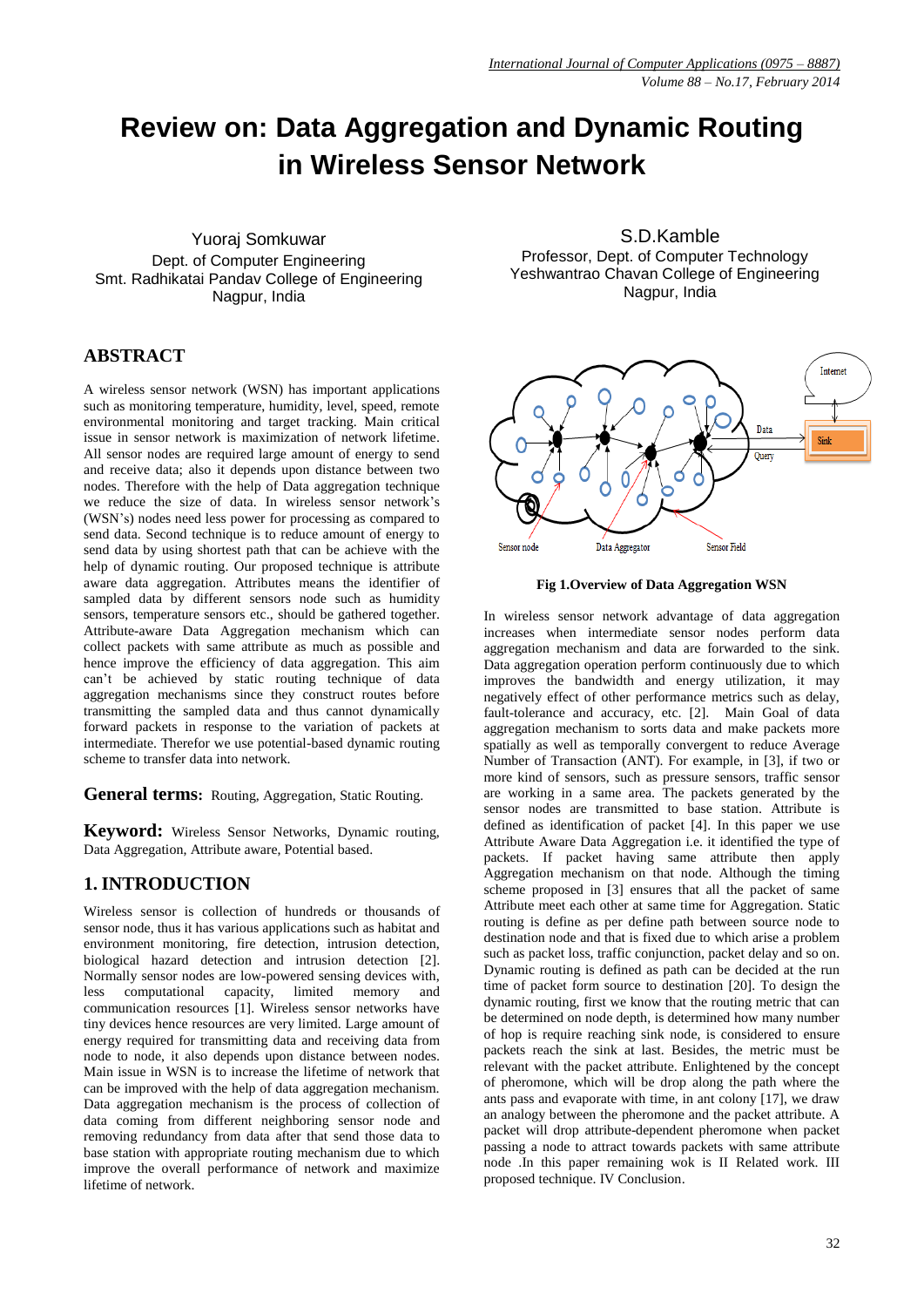# **2. RELATED WORK**

# **2.1 Data Aggregation**

Wireless sensor network are very challenging research area for design Energy efficient routing protocols. Sensor nodes are tiny device due which resources is very less hence traditional routing protocols are not suitable for WSN[20]. One of the most suitable methods is data aggregation in WSN. Data aggregation is gathering data from neighboring node, removal of redundant data from that node hence reducing the number of packets transmitted over the network because processing data for aggregation required less power as compare sending multiple packets having similar data [5]. There is different type of algorithms discus in literature for performing aggregation. These mechanisms are of three types such as in network data aggregation, hybrid data aggregations and global data aggregation scheme [6] Proposed an in network data aggregation scheme for location aware routing in wireless sensor networks. In order to reduce the size of transmitting packets over the networks, they utilize group by queries. The weakness of this lies in construction mechanism of routing tree which is random. For information retrieval, base station broadcast a message and next node to be selected is the one who broadcasts the base station message first. In chain based data aggregation mechanism [7] sensor nodes send their data to the closest neighbors. Aggregation activities are done at the cluster heads. Ordinary nodes sense data and send to their cluster head which is forwarded to a base station or other cluster head but it apply aggregation process before send data from one cluster head to another. However, if distance between cluster head and ordinary node is large then energy required to transmit data is large. In [11] direct diffusion was presented which is focused on reducing the size of data retrieved from different sources by eliminating redundancy and reducing the number of packets transmitted over the network. But the problem with this approach is the identification of alternative optimal path when the current path is lost. But the problem with this approach is the identification of alternative optimal path when the current path is lost Gradient based routing [8] is next version of direct diffusion in which traffic is distributing evenly due to this the network lifetime is maximized. In this mechanism, sensor nodes always know that depth of node form based station also called the height of nodes. The packets are forwarded over that link having largest gradient values. The gradient is obtained by subtracting a node's height from that of its neighbor nodes. A new deterministic data aggregation method for wireless sensor networks was presented in [9]. This technique uses a deterministic sampling approach in comparison to random sampling. The size of resulting sample is very small and requires less transmission power which results in prolonging network lifetime. Data compression is also used as an aggregation method in wireless sensor network [10] in this method use piecewise approximation algorithm which compresses data. Due to the reduced size of packet, hence the network lifetime is increased. The disadvantage of this algorithm is the loss of data as well as it is useful to single dimensional time series. Data aggregation in tree based networks is performed at the intermediate nodes and is suitable for applications where in network data aggregation is required. In energy aware data aggregation tree algorithm [11], a control message is periodically broadcasted by the base station. The timer is started by each node on receiving this message and is refreshed if a new control message arrived during the time count down time. However, most of these algorithms were developed for special application and not generalized there always need for efficient energy aware and robust data aggregation algorithm.

## **2.2 Related work on Routing in Wireless senor Network Location based protocol**

Location base protocol are design for node access by their address, location information of sensor node is required for sensor network by routing protocol and to calculate distance between source node and destination node so that it easy to find out the path between node.

|  |  | Table No.1 summary of location based protocol |  |  |
|--|--|-----------------------------------------------|--|--|
|--|--|-----------------------------------------------|--|--|

| Sr.<br>no                   | protocol                                                     | <b>Description</b> (location based)                                                                                                                                                                                                                                                                                                      | <b>Advantages</b>                                         | Limitation                                                                                   |
|-----------------------------|--------------------------------------------------------------|------------------------------------------------------------------------------------------------------------------------------------------------------------------------------------------------------------------------------------------------------------------------------------------------------------------------------------------|-----------------------------------------------------------|----------------------------------------------------------------------------------------------|
|                             | Geographic<br>Random<br>Forwarding(GeRaF)                    | Geographic routing is a routing where<br>sensor node is acting as relay which priori<br>unknown to a sender. There is no<br>assurance that massages reach to the exact<br>destination. A sender will always forward<br>the message toward its base station Best-<br>effort forwarding RTS/ a CTS message<br>mechanism are employed [12]. | Reliability increases<br>due to Back off time.            | User involvement<br>Is necessary in each<br>stage,<br>time<br>more<br>gives efficient output |
| $\mathcal{D}_{\mathcal{L}}$ | Minimum Energy<br>Communication<br>Network(MECN)             | Achieving less energy for randomly<br>deployed ad hoc networks and calculate<br>an optimal spanning tree which is rooted<br>at the sink. This is called minimum power<br>topology. It contains only the minimum<br>power paths from each sensor to the sink<br>[13].                                                                     | Fault<br>tolerant<br>Optimal spanning<br>Self-configuring | Fault<br>tolerant<br><i>is</i><br>depend<br>the<br>upon<br>specific application              |
| 3                           | Small Minimum-<br>Energy<br>Communication<br>Network (SMECN) | A routing protocol is improved version of<br>MECN.Here; a minimal<br>graph is<br>characterized with regard to the minimum<br>energy property.                                                                                                                                                                                            | A minimum energy<br>efficient path between<br>nodes       | No. of broadcast<br>messages is large.                                                       |

#### **2.3 Data Centric Protocols**:

In data-centric protocols, source sensors send their data to the sink. After this, intermediate sensors perform some kind of

aggregation on the data which is originating from multiple source sensors and then send the aggregated data toward the sink.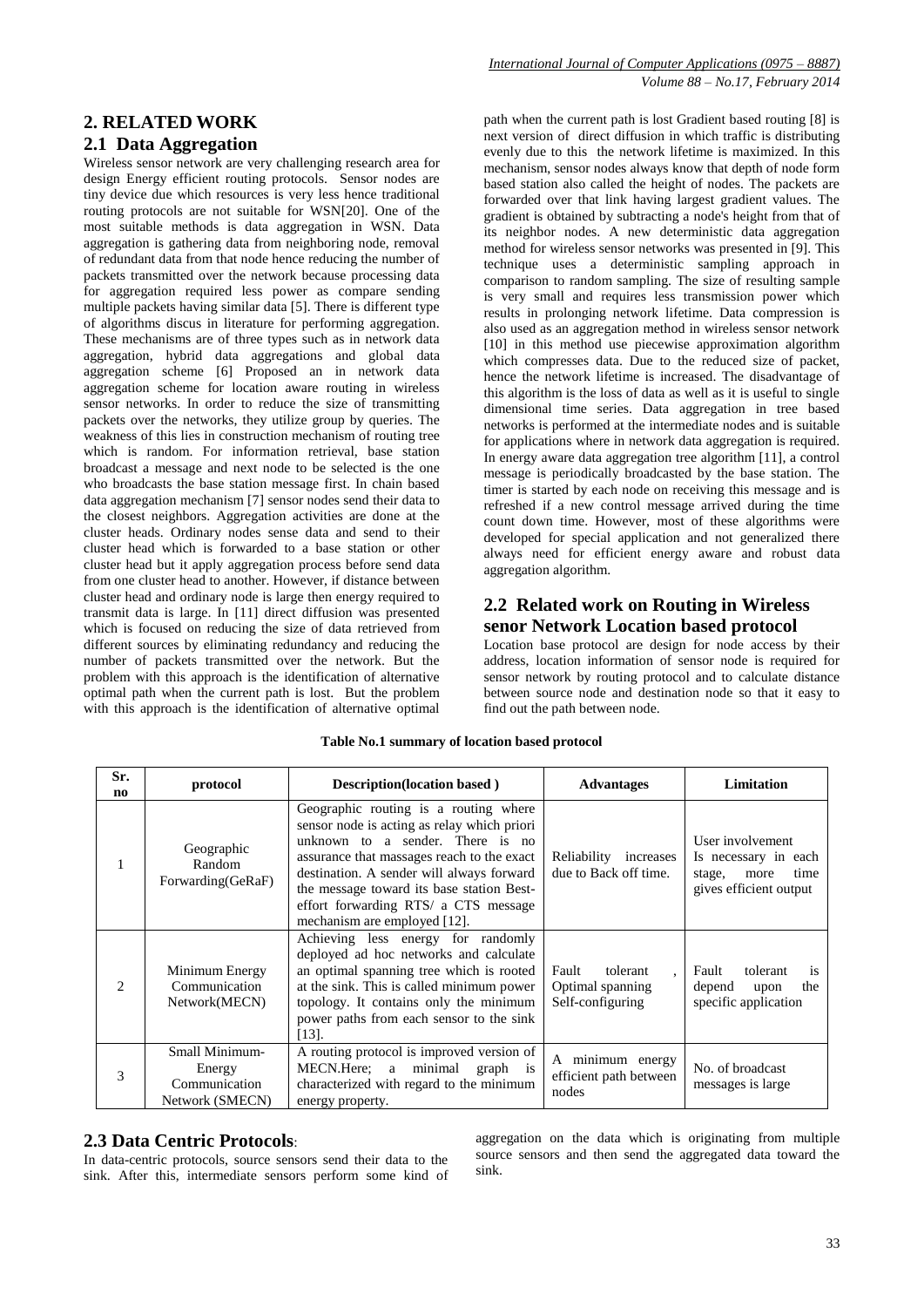| sr.no                       | protocol                                                           | <b>Description</b>                                                                                                                                                                                                                                                                                                                                                                                                                                                                                                                                                                                                 | <b>Advantages</b>                                                                                                                                                                                             | Limitation                                                                                                                                                    |
|-----------------------------|--------------------------------------------------------------------|--------------------------------------------------------------------------------------------------------------------------------------------------------------------------------------------------------------------------------------------------------------------------------------------------------------------------------------------------------------------------------------------------------------------------------------------------------------------------------------------------------------------------------------------------------------------------------------------------------------------|---------------------------------------------------------------------------------------------------------------------------------------------------------------------------------------------------------------|---------------------------------------------------------------------------------------------------------------------------------------------------------------|
|                             | <b>SPIN: Sensor</b><br>Protocols for<br>Information<br>Negotiation | One of the most dominant forms of routing in the wireless<br>sensor networks [14].<br>SPIN1: SPIN-1 is improved version of SPIN. It is a source<br>initiated, data centric, data aggregation and source initiated<br>protocol. It establishes a connection based on three-way<br>handshake [R2].<br>M-Spin: Here, total number of packet transmissions is less.<br>Therefore a significant amount of total energy can be saved.<br>Also, energy consumption is not only depends upon sensing<br>of the data but on processing the sensed data and transmitting<br>or receiving them to or from its neighbor nodes. | Energy<br>aware,<br>Resource<br>aware<br>and<br>resource<br>adaptive                                                                                                                                          | Applies<br>only<br>to<br>lossless<br><b>Networks</b><br>Not<br>applicable<br>in<br>mobile links                                                               |
| $\mathcal{D}_{\mathcal{L}}$ | Energy-<br>Aware Data-<br>Centric<br>Routing<br>$(EAD)$ :          | Within a wireless sensor network, it is based on a low cost<br>backbone which turns off the non-backbone nodes and save<br>energy. Thus, extending the network lifetime without<br>compromising the connectivity of the network [R1].                                                                                                                                                                                                                                                                                                                                                                              | Power saving.<br>Lifetime<br>is<br>increased.                                                                                                                                                                 | Gateway handling<br>required                                                                                                                                  |
| 3                           | Rumor<br>Routing                                                   | Here, a long-lived packets traverse through the network and<br>inform s each sensor. These packets are known as Agent. It<br>Encounters the events that it has learned during its network<br>traverse. These agents traverse through certain number of<br>hopes in a network and then Die [15].                                                                                                                                                                                                                                                                                                                    | Under<br>wide<br>a<br>of<br>range<br>conditions. Rumor<br>Routing algorithm<br>delivers queries to<br>the events in large<br>networks<br>with<br>energy<br>requirements lower<br>than<br>the<br>alternatives. | The algorithm is<br>likely<br>favor<br>to<br>older events which<br>are not suitable for<br>the<br>dynamics<br><b>Network</b><br>and<br>asynchronous<br>events |

#### **Table No.2. Summary of data centric protocol**

# **2.4 Single- multipath based protocol**:

When data transfer between source node and the sink, there are two Types routing is applied one of them is single-path (Static Routing) routing and other is multipath routing (Dynamic Routing). In static routing, each source node sends

its sensed data to the sink through the shortest path. But, in multipath routing, first each source node finds the K shortest paths to the sink and then distributes its load evenly among those paths.

#### **Table 3summary of Single- multipath based protocol**

| Sr.no          | <b>Protocol</b>      | <b>Description</b>                                                                                                                                                                                                                                                                                                                                                                                              | <b>Advantages</b>                                                                                                                                                                                                                                                                                      | Limitation                                                              |
|----------------|----------------------|-----------------------------------------------------------------------------------------------------------------------------------------------------------------------------------------------------------------------------------------------------------------------------------------------------------------------------------------------------------------------------------------------------------------|--------------------------------------------------------------------------------------------------------------------------------------------------------------------------------------------------------------------------------------------------------------------------------------------------------|-------------------------------------------------------------------------|
|                | Disjoint Paths       | Using this protocol we find a short number of<br>alternate paths which have no common sensor<br>between each other and with the primary path. For<br>sensor network where disjoint path routing used, the<br>primary paths are best than the alternate paths as<br>they have longer latency and less efficiency. The<br>disjoint makes those alternate paths do not depend<br>upon of the primary path $[18]$ . | If a fault occurs on the<br>primary path, then it uses<br>alternate<br>paths<br>which<br>neighbors can provide more<br>quality data is determine by<br>sink.<br>These<br>the<br>are<br>characterized by the lowest<br>loss or lowest delay after<br>the network flooded with<br>some low-rate samples. | More chances of<br>node failures., less<br>energy & energy<br>efficient |
| $\mathfrak{D}$ | <b>Braided Paths</b> | To construct the braided multipath, first find out<br>primary path. After this, for every node (or sensor)<br>on the primary path, the best path from a source<br>sensor node to the sink node excluding that node is<br>computed. Those best alternate paths which are not<br>necessarily disjoint from the primary path, called<br>idealized braided multipath.                                               | Links of each of<br>the<br>alternate paths is based on<br>to the primary path. Thus,<br>energy consumption on the<br>primary and alternate paths<br>seems to be comparable as<br>opposed to the scenario of<br>mutually<br>ternate<br>and<br>primary paths.                                            | Find multiple path<br>with less loss of<br>each path to the<br>other    |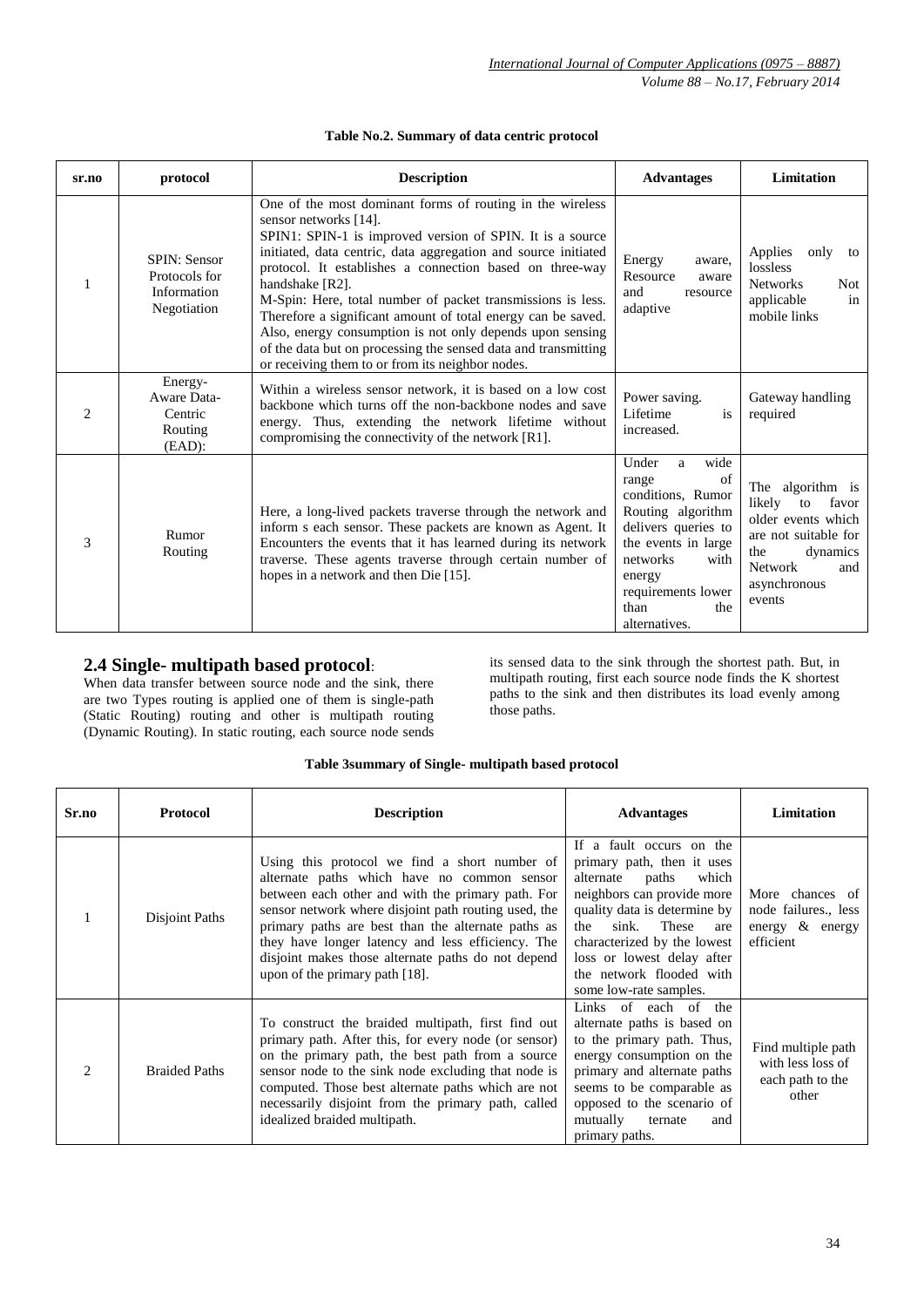## **3. PROPOSED METHODOLOGY**

AS, shown in Figure 2, all sensor nodes placed into network for collect the data (temperature, pressure, humidity) according to query send by the base station. Base Station Broadcast the query into the network, then those sensor node are interest on that query send the sense result to its neighbor and neighbor node send data to its nearest neighbor in this way basic communication can be done in between the sensor node. Flowchart show that the typical representation of the flow of the proposed system. In first step Base station send the query into the network. Source node sense data and send response to its neighbor, we placed label on the packet called as header, when packet having same data then header on the two packet (existing packet, new received packet) having same value. In third step if both packet having form same

application then apply data aggregation process on that intermediate node having no of packet with same header. If packet having different application then simply transmit to its neighbor node at one time it reach to the position having node as same packet ,then apply the data aggregation process on that all packet and remove the redundancy form data . In this process the data size is reduce hence required energy to transmitted data from source to destination is less because of data size in this way we can save the energy with the help of data aggregation process. After apply data aggregation method then reduce the energy with the help of dynamic routing. In this process network select the shortest path between the source and destination node. At the last step data reach to the base station.



**Fig 2. Aggregation process**

#### **4. CONCLUSION**

Unlike other networks, WSNs are designed for specific applications. Applications, but are not limited to, industrial machine monitoring, environmental monitoring, industrial machine monitoring, monitoring temperature, humidity, level, military target tracking, speed and surveillance systems. Each application differs in requirements and features. To support this diversity of applications that development of new communication protocols, services are needed and algorithms, designs,. We have surveyed in this paper issues on of make system with more energy efficient categories: (1) Data Aggregation, (2) Routing protocol. We have investigated the impact of data aggregation in establishing routing paths towards the sink for the energy minimization problem. For Attribute aware routing will be used in our proposed system. We have summarized and compared different existing algorithms, protocols, and services. Moreover, we have highlighted possible research and improvements in each area. There are still many issues to be resolved around WSN applications such as communication architectures, security, and management and lifetime of network. By solving these issues, we can close the gap between technology and application.

#### **5. REFERENCES**

- [1] I.F. Akyildiz, W. Su, Y. Sankarasubramaniam, E. Cayirci, 2002, "A survey on sensor networks", IEEE Commun. Mag. 40 (8),p: 102–114.
- [2] K. Akkaya, M. Demirbas, R.S. Aygun, 2008, "The Impact of Data Aggregation on the Performance of Wireless Sensor Networks", Wiley Wireless Commun. Mobile Comput. (WCMC) J. 8, p: 171–193.
- [3] I. Solis and K. Obraczka, 2004, "In-Network Aggregation Trade-offs for Data Collection in Wireless Sensor Networks," in University of California Santa Cruz Technical Report,
- [4] Jiao Zhang , Fengyuan Ren, Tao He , Chuang Lin, 2010, "Attribute-aware Data Aggregation Using DynamicRouting in Wireless Sensor Networks", Tsinghua National Laboratory for Information Science and Technology, Beijing 100084, ChinaDept. of Computer Science and Technology, Tsinghua University, Beijing, 100084, IEEE
- [5] Kiran Maraiya, K.K., Nitin Gupta, 2011, "Wireless Sensor Network: A Review on Data Aggregation", IJSCR.